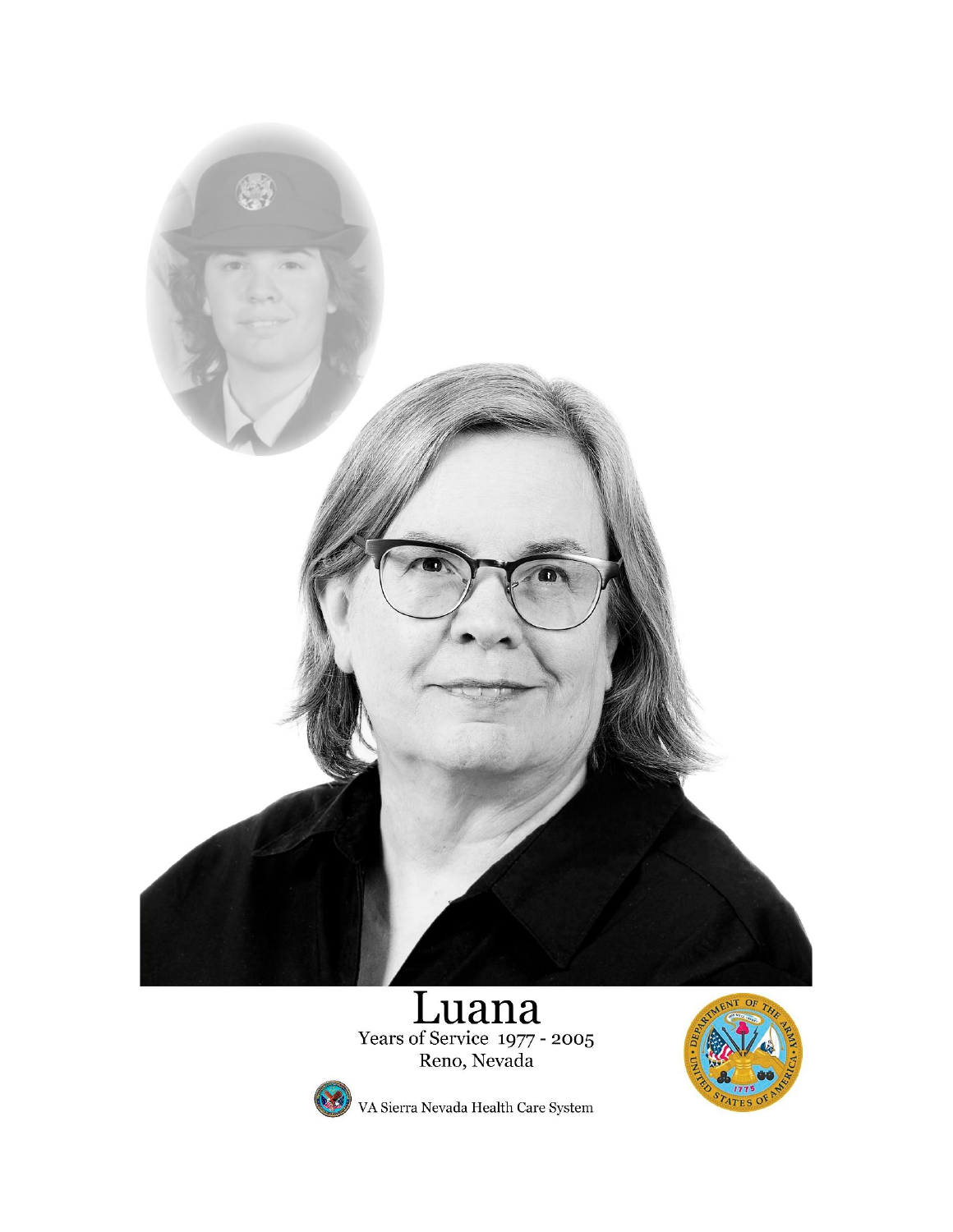

#### **MY LIFE MY STORY**



### **Luana**



## **United States Army**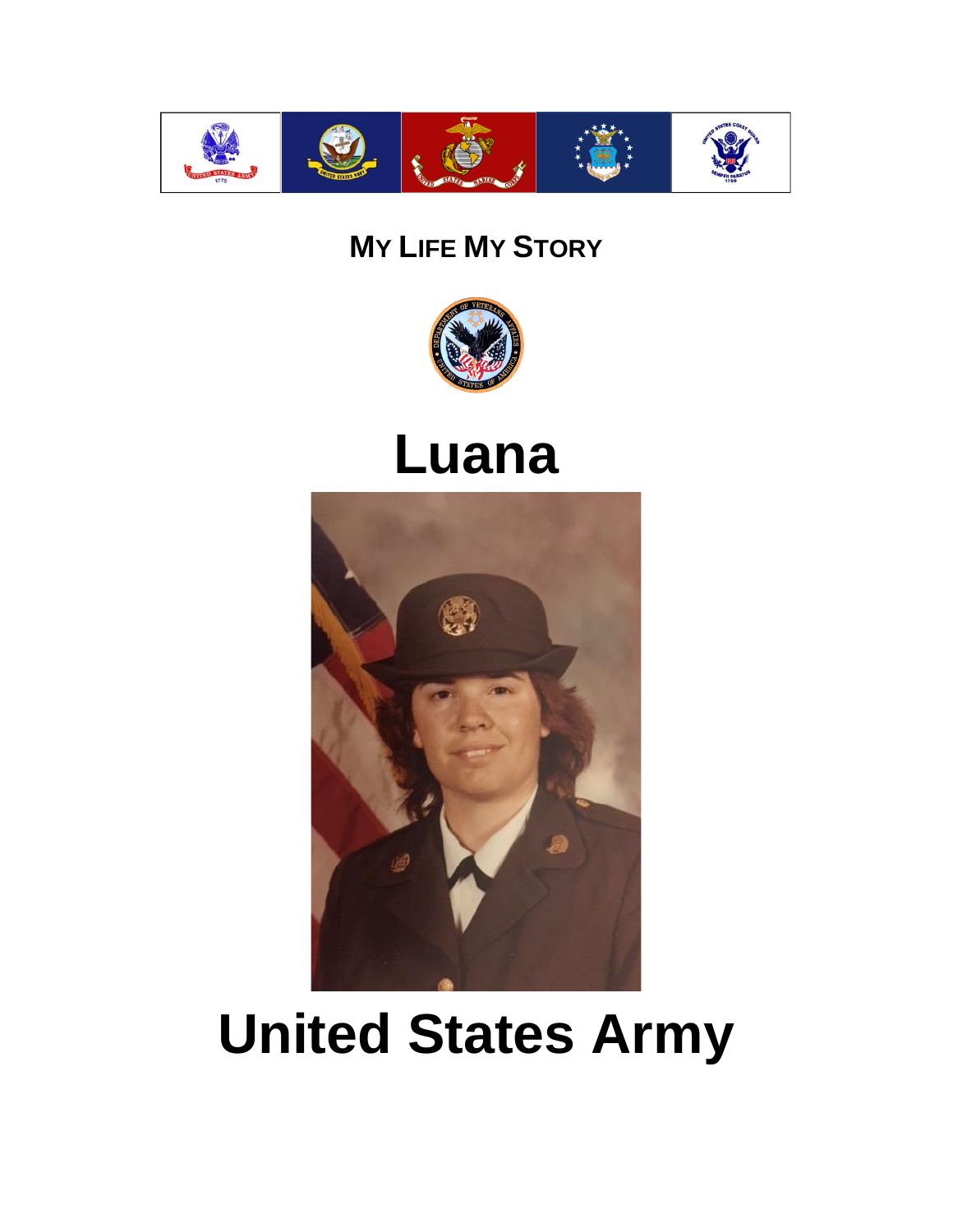Something I will never forget is when we had a truck go off the road and a tree went through the cab. I got in the cab with the young sergeant trapped inside and stayed with him as he died. That was one of those helpless moments.



I was born in northern Texas. I am the third child of four children and part of a military family. I grew up on Air Force bases all over the world, including Tripoli, Libya. My father retired from the Air Force, and we moved to Reno in 1971. By then, I was in the sixth grade and had attended five different schools.

Jumping around schools was tough. There was no such thing as common core, so no matter where you went you were either ahead or behind. It was not a time where the civilian community wanted to get to know military people. People

were always asking us where we were from because we had a different way of talking. We got ridiculed for using "Yes, Ma'am" and "Yes, Sir." When they asked where I was from, I would say, "Originally or recently?" It depended on what answer they were looking for.

By the time I was in high school, I had already decided to go into the military. I graduated from Proctor Hug High School in 1977. I was already on my way to basic training the night my class received their diplomas. I had received mine two days earlier in the principal's office.





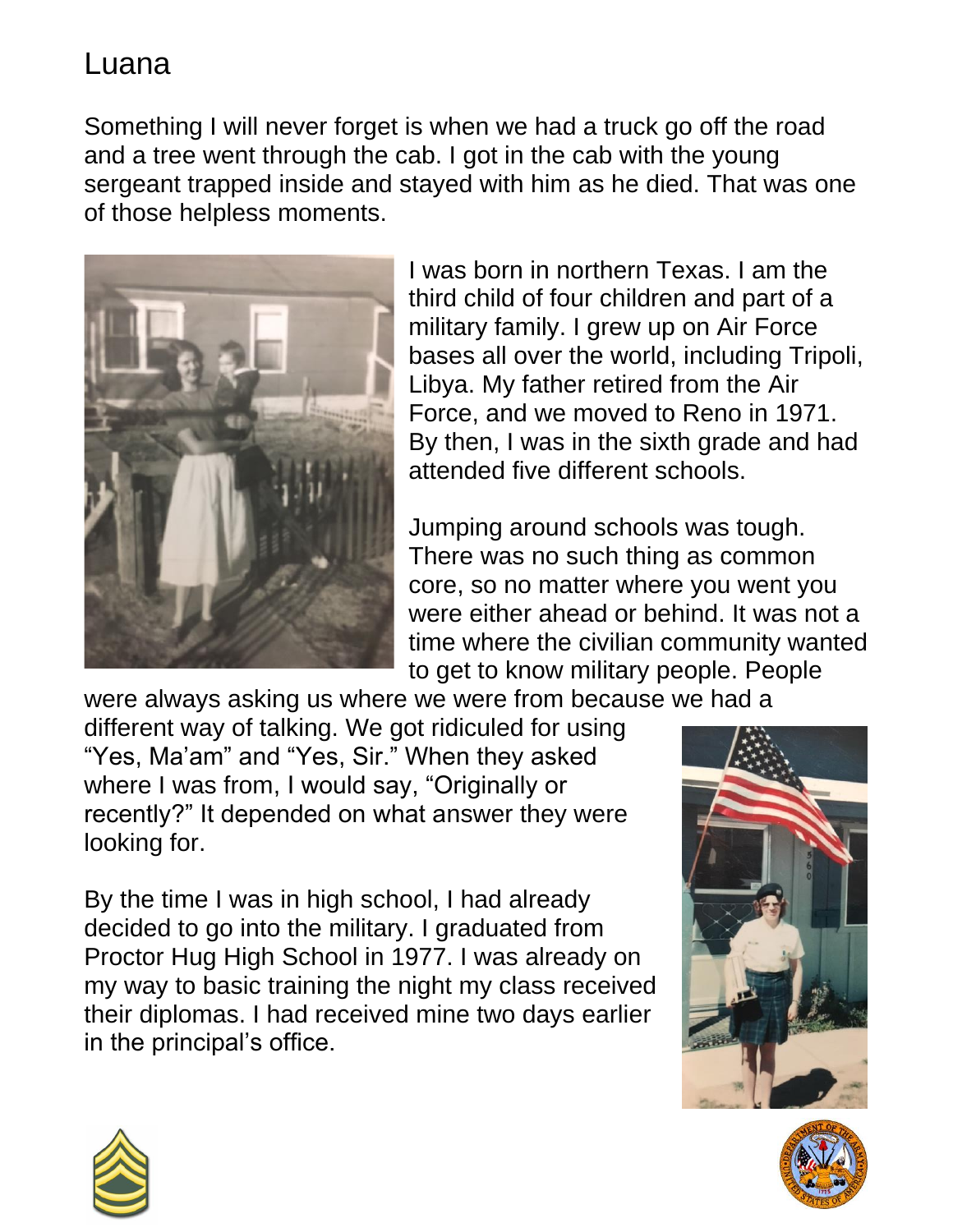I enlisted in November of my senior year of high school. I talked my mother into it when I was seventeen. I told her that if I enlisted before December, I would then be eligible for the Vietnam Era GI Bill. That way, if I ever went to college, I would have the GI Bill.

That was her selling point--that I would have money for college if I ever wanted to go. I was never, never, never, going to college.

I flew through basic training. I was a squad leader because of my knowledge, and I knew how to march. I was an E3, but I wasn't allowed to wear it until about four weeks later, when you put your stripes on.

I enlisted as a satellite communications ground station equipment repairman. It was a high-tech electronics field. It was unusual for women to get into those fields.

I didn't have any experience in electronics, but I excelled in science. My tests were good, and they said I could be anything I wanted except infantry. I was at Fort Jackson, South Carolina for basic training and basic electronics training. I was then transferred to Fort Gordon, Georgia where I completed advanced communications training. I'm a "systems thinker" and have a good memory for how things work.

The one really negative incident I experienced at Fort Gordon was being sexually assaulted by an Instructor/NCO from the Signal School. Even though I suffered a concussion and was hospitalized for three days, I did not report the assault for fear that reporting it could damage my military career.

From Fort Gordon in July of 1978, I was assigned to Camp Roberts, California. It was probably the least Army place you could be. There were only about twenty-five of us assigned at the SATCOM Station.



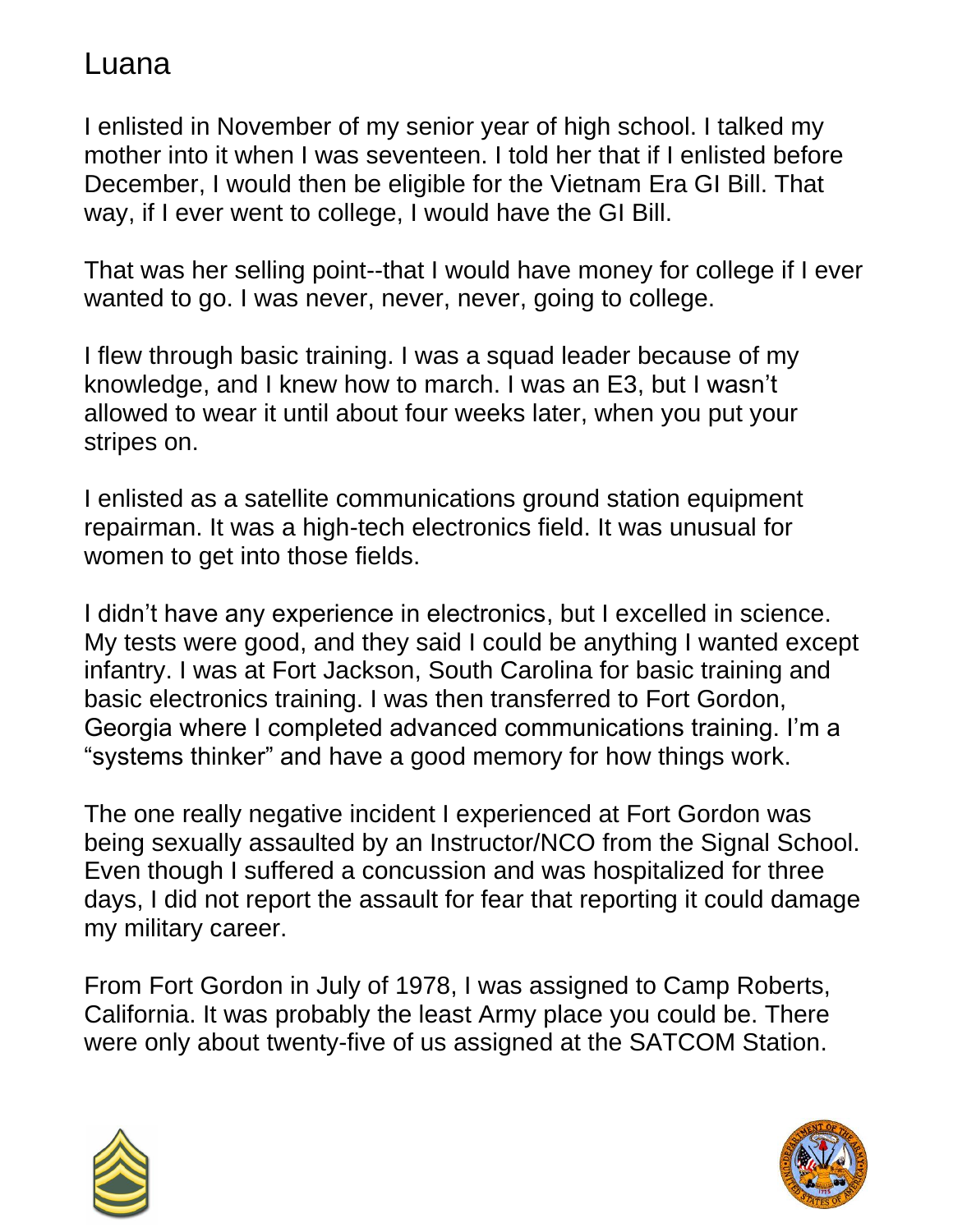We lived in the civilian community in Army-leased housing. Duty was limited to our work shifts of twelve hours on and twelve hours off keeping communications working between the Pacific theater and the continental United States.

As 1979 was coming to a close, I was starting to think about reenlistment and needed to pick up a secondary MOS. I only had the first specialty. They all recommended that you get a specialty in an administrative field. They were more plentiful, and promotions were easier. I had just made E5.

I qualified for Chaplain's Activity Specialist, otherwise known as a Chaplain's Assistant. In February 1980, I left Camp Roberts and went to Fort Monmouth, New Jersey for six weeks of training. After a couple of weeks leave, I left for assignment to South Korea in May 1980.

I was originally supposed to be in the southern part of the country. The vehicle in which I was traveling to my assignment was stopped because of a civilian uprising in the city of Kwan Ju. After several tense hours and observing South Korean soldiers fighting rioters, we returned to the replacement center in Seoul. The following day, I was sent to Camp Page in Chun Chon about twenty-five miles south of the DMZ. Camp Page was at the top of what they called the Eastern Corridor. We were southwest from the Punchbowl.

I was a chaplain's assistant which meant I was the administrative person for the chapel on Camp Page, and I supervised the assistant at Camp Long which was just to the south. I reported to my boss who was the command chaplain for the Area II Support Command.

By the time I went to Korea, I was in an Army that was an Army of specialists. After basic training and until I went to Korea, I had never touched a weapon. Once you left basic training, you were a specialist.



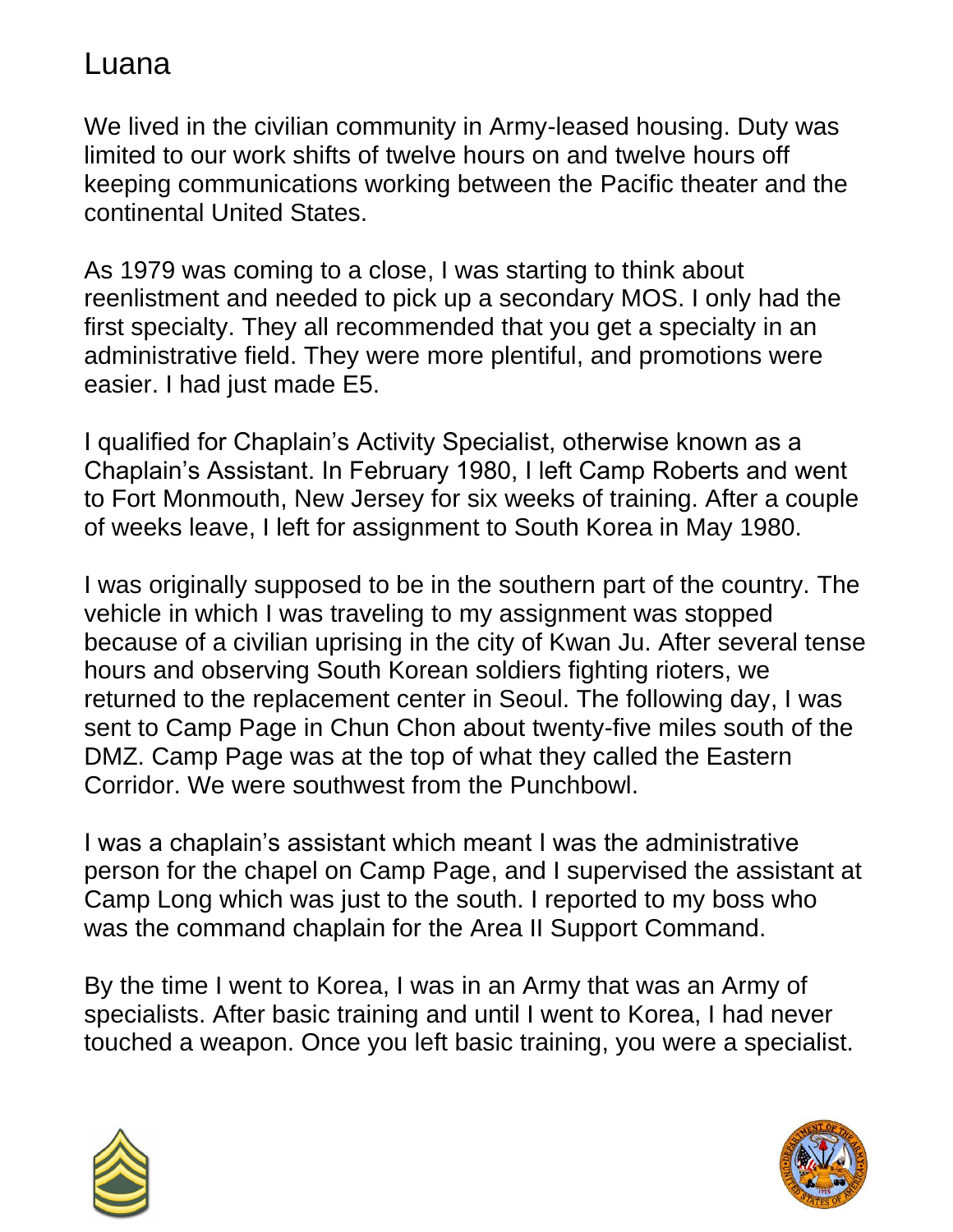When I got to Korea, life was quite different. You knew immediately when you landed at the airport. There were armed guards. Your first night, you heard sirens, gun fire, the crowds, and you get that nice waft of tear gas every so often.

When in processing at Camp Page, the first sergeant said, "You are the NCO in charge of the quick reaction force to protect a sector of the installation." I went from electronics geek to being responsible for two squads, crew-served weapons, and a mission to defend and protect the troop medical clinic and to hold until relieved. I said, "Yes, First Sergeant."

Thankfully, I know a little bit about marksmanship. I had qualified with an M16 when I was eight years old. My dad taught us all to shoot. I knew marksmanship; I knew weapons; but things like defensive parameters, fire and overwatch and squad maneuvers were so out of my depth of knowledge.

My supervisor was a chaplain and a veteran in the Korean and Vietnam wars. The chaplain taught me what I needed to know. He would put the counseling in session sign out on his office door, I would go in, and he'd draw a map of the troop medical clinic and mark where you needed to place your people and the crew-served weapons to have effective fields of fire. I learned small unit tactics from the chaplain. I took it very seriously.

We had rioting. The whole country was under martial law. Our mission was to support the South Korean Armies that were assigned to the DMZ. We were within artillery range of the North Korean Army.

My job was to go wherever the chaplain went. If the chaplain couldn't go, I would go in his place. If the chaplain was going, I was his bodyguard. My first chaplain, LTC Schmidt, knew what the job was. He taught me. It was rough.



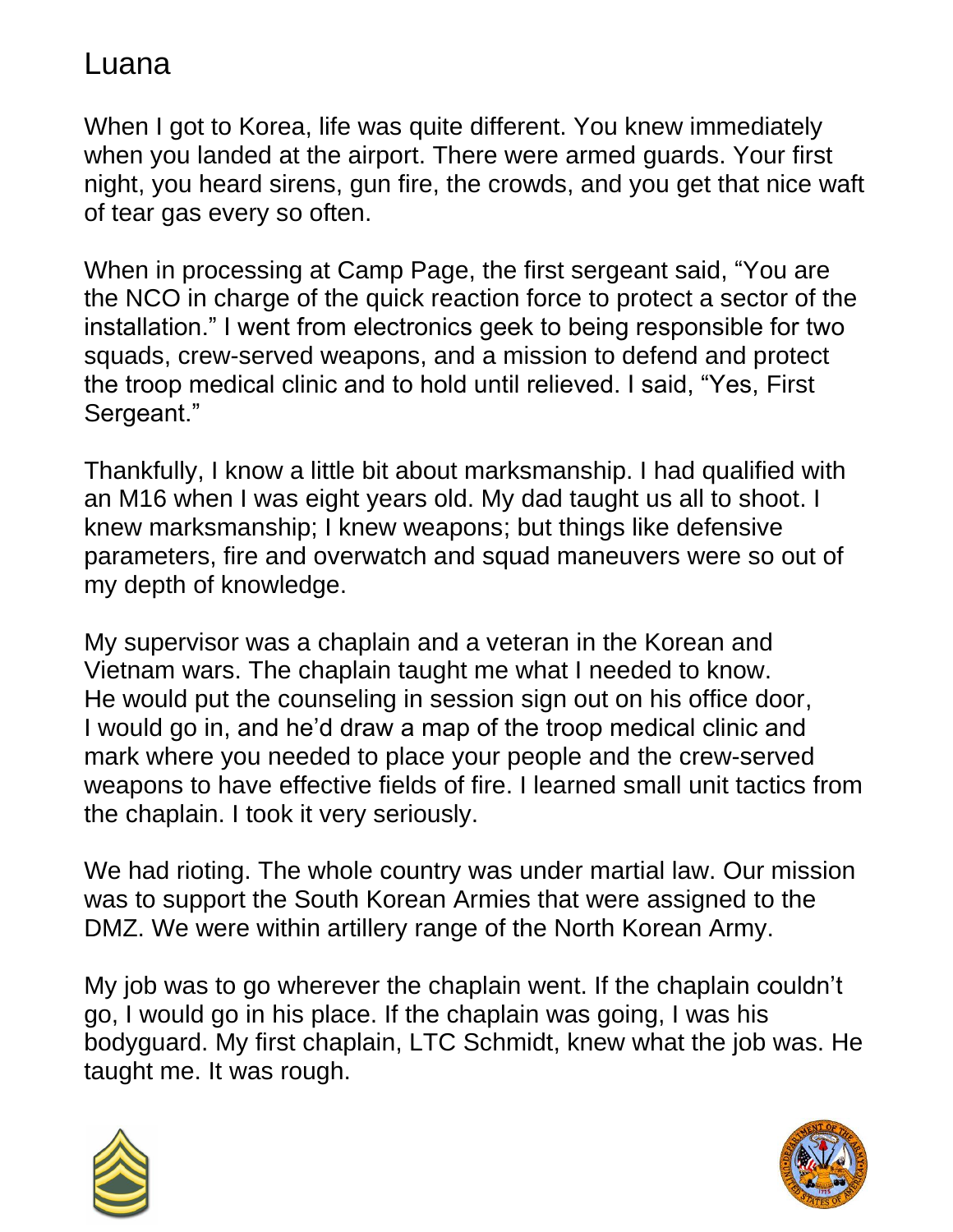I always made it my mission as an NCO to teach soldiers. Overall, it was a good experience with only a few hiccups.

We were always in the field, always doing something. Even when we were on Camp Page, we were on a very high alert setting. It was very stressful. We lost people.

In March 1981, I was transferred to Seoul. It was totally different from Camp Page. I was assigned as the Senior NCO of the 8th Army Retreat Center. It was on Yongsan, and the 8th Army Retreat Center was on Dragon Mountain. It was beautiful. We had actual rooms for billets and an award-winning dining hall. It was the best dining facility in the 8th Army. I didn't know what to do with myself, and I didn't think, I deserved the position.

Before getting to Korea, I tore up my foot and ankle taking a misstep on some stairs. Duty at Camp Page and delayed medical care left me with chronic pain and instability in that foot. I also started having some headaches and migraines. When I got to the 8th Army Retreat Center, I was having a lot of issues.

In 1980, they didn't know what PTSD was. I was on a downward spiral in depression. You take somebody who was raised with an overdeveloped sense of responsibility and then; they go through something where they feel like they didn't meet the test, and you reward them by sending them someplace like the 8th Army Retreat Center. Well, that kind of hit me and pushed me over the edge.

Early one morning after having the worst headache I'd ever had in my life, I ended up taking an overdose of all my headache medication. I thought that was the only way I could get out of pain.

I did NOT want to die, I wanted to end the pain. I woke up and was taken to the 121 evac hospital. I spent about three days in intensive care and was transferred to the psychiatric ward.



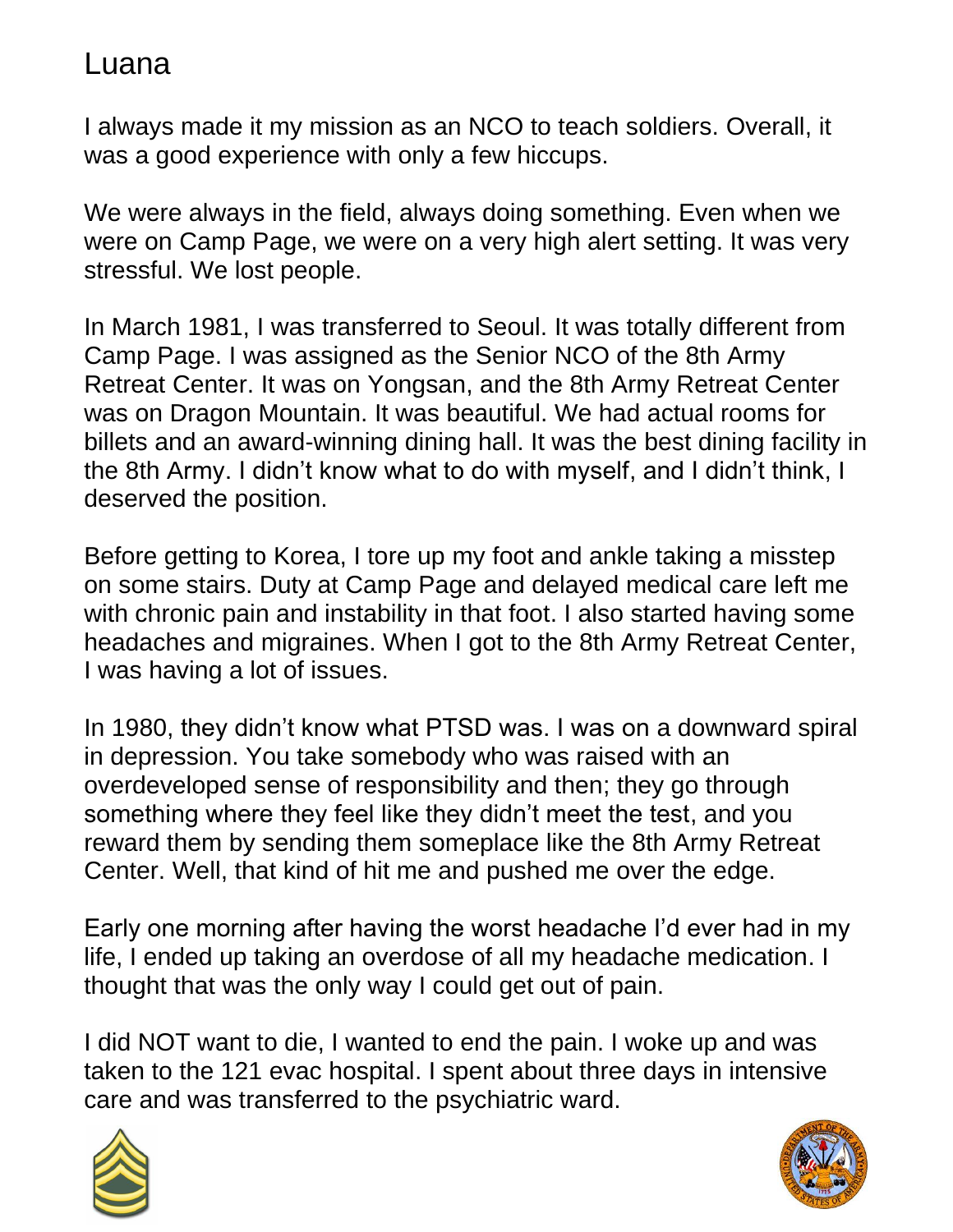I spent about three weeks there and was medical evacuated. I was brought back to Letterman's Army Medical Center because I had such a short period of time left in my enlistment. Basically, I was warehoused in the military medical company in San Francisco until I was discharged.

I could have reenlisted if I had wanted to at that time, but I had lost any idea of wanting to reenlist in the active duty Army. It was like okay, I'm alive, let's move on. I came back to Reno to go to college. That never, never, never thing.

Thirty days after I left active duty, I enlisted in the Nevada Army National Guard. I was also attending Truckee Meadows Community College. I went back to electronics a little bit and got an associate degree.

I transferred to the University of Nevada Reno. I was going to get a bachelor's degree, go into the senior ROTC program, and go back into the Army as an officer, but I needed to take my commissioning physical.

They said my hospitalization in Korea and Letterman's and the injury to my foot and ankle made me ineligible to be commissioned, but there



was no problem with me staying in the enlisted ranks. Go figure?

By this time, I had been promoted in the National Guard. I was an E6. I went back into communications at first and then went into the area of nuclear, biological, and chemical defense (NBC). I became an NBC NCO for my company and my

battalion. I spent eleven years in the National Guard in Army aviation.



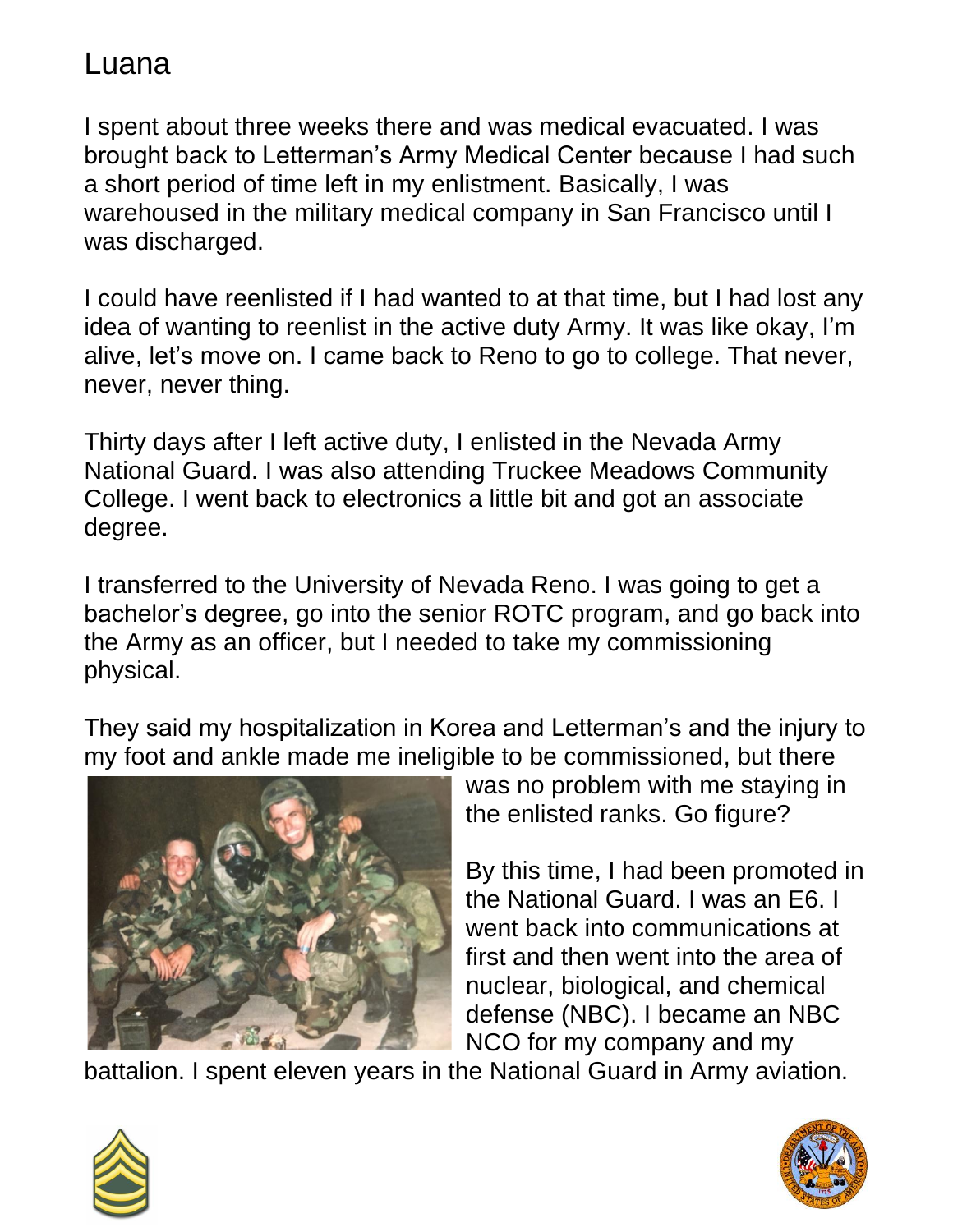I eventually ended up completing my Bachelor of Science in health education with distinction. In 1990, I had gotten hired by the Nevada State Health Division as a health educator and a health policy analyst.

Starting in 1993, I went inactive in the National Guard; so I could finish my master's degree in public administration which I completed in 1995. Then, I went on to earn my doctorate in political science and public health policy in 2003. My mom was glad I got my doctorate. That would be the last graduation she'd go to.

In 1996, I went back into the guard and was transferred to the Army Reserve in an E9 slot as an Emergency Preparedness Liaison Officer assigned to the Nevada team. I was the only NCO. There was an Army Reserve O6, an Air Force Reserve O6, a Navy Reserve O6, and me, an E7.

I transferred in 2005 to the Retired Reserve. By that time, I was called Doctor more than I was called Sergeant.

In 2011, the administrator in the state health division came to me and said, "I have a reporter who wants to talk to you. They want to know about Veteran's suicide." He said, "Would you please look into this?"

Aside from my military career and my professional career, probably the thing I am most proud of is writing one of the nation's first studies of suicide among military veterans at the state level.

I completed the first study in 2012 for the State of Nevada and did two follow ups to that study. It got some attention with the governor and the legislature. Programs were put in place, and reporters started to pay attention.



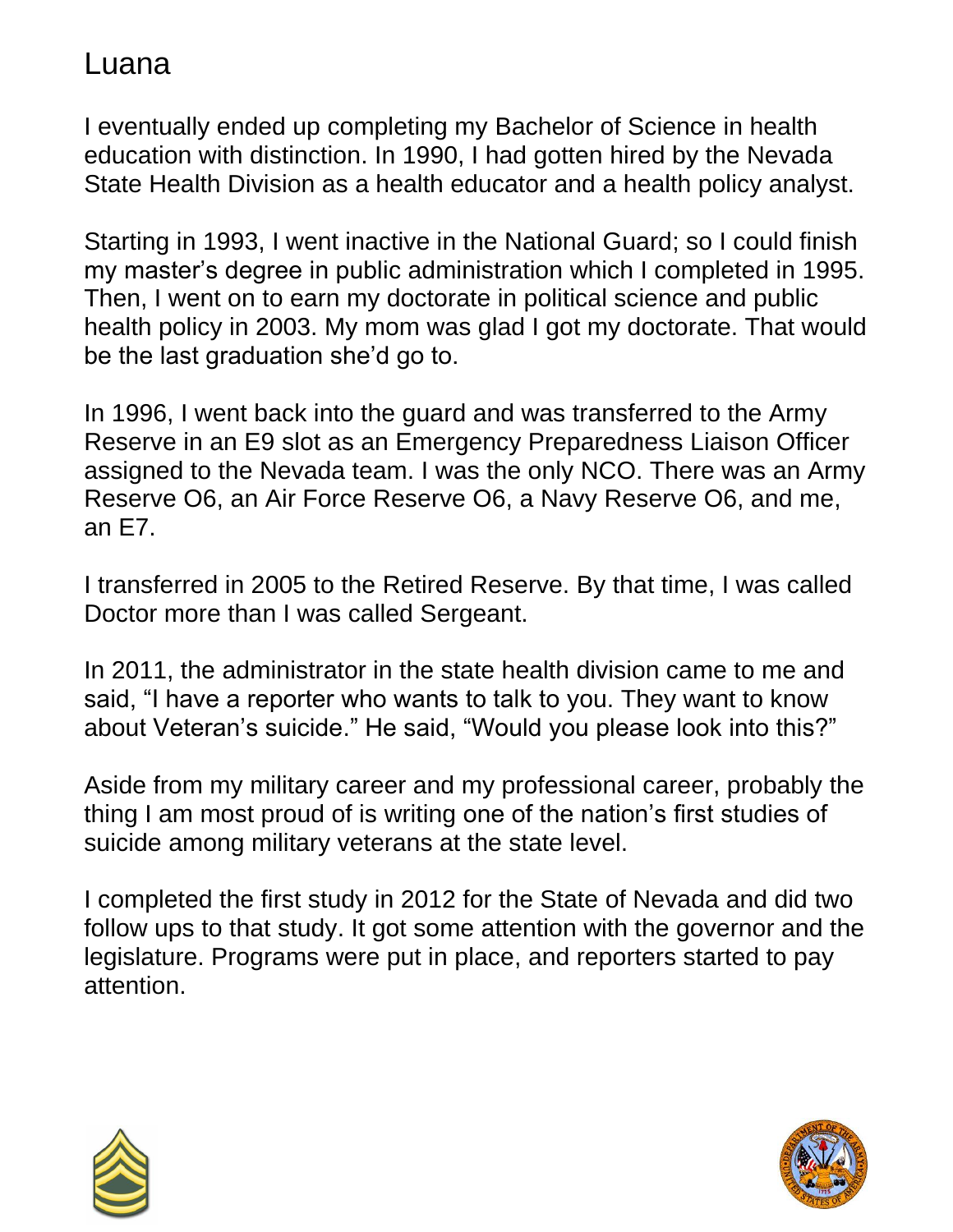

A researcher with the Veteran's Administration contacted me wanting to know about my study and what we did because he was working on a similar National study. We could share data and compare notes. They

thought my conclusions were novel. We started to work closer together with a suicide prevention program and focused on the communities.

At the time, Nevada's numbers were higher than the national average which was twenty-two veterans a day. We've seen the rates come down and hold steady in Nevada for veterans and non-veterans.

In 2011 when I was asked to study veteran suicide, I actually came for treatment at the VA. After a very stressful time at work, responding to disasters and leading the state's response to the H1N1 pandemic, I needed help. I was angry and depressed, and I didn't know why. This time, I actually asked for help and got treatment here. By 2012, I knew there was a treatment that would work and was working for me.

I AM a survivor. I have chronic PTSD. I knew I survived. There were people along the way who had helped me and people who would listen. The word had to get out. Veterans needed to know there were people to help them. I got involved. I'm proud of that study and what I could bring to it from my experiences to help others.

Before I wrote that study, I had never told anyone that I was a suicide survivor. There was so much shame associated with it. Thinking of suicide is an attempt to end your pain, both physical and mental.